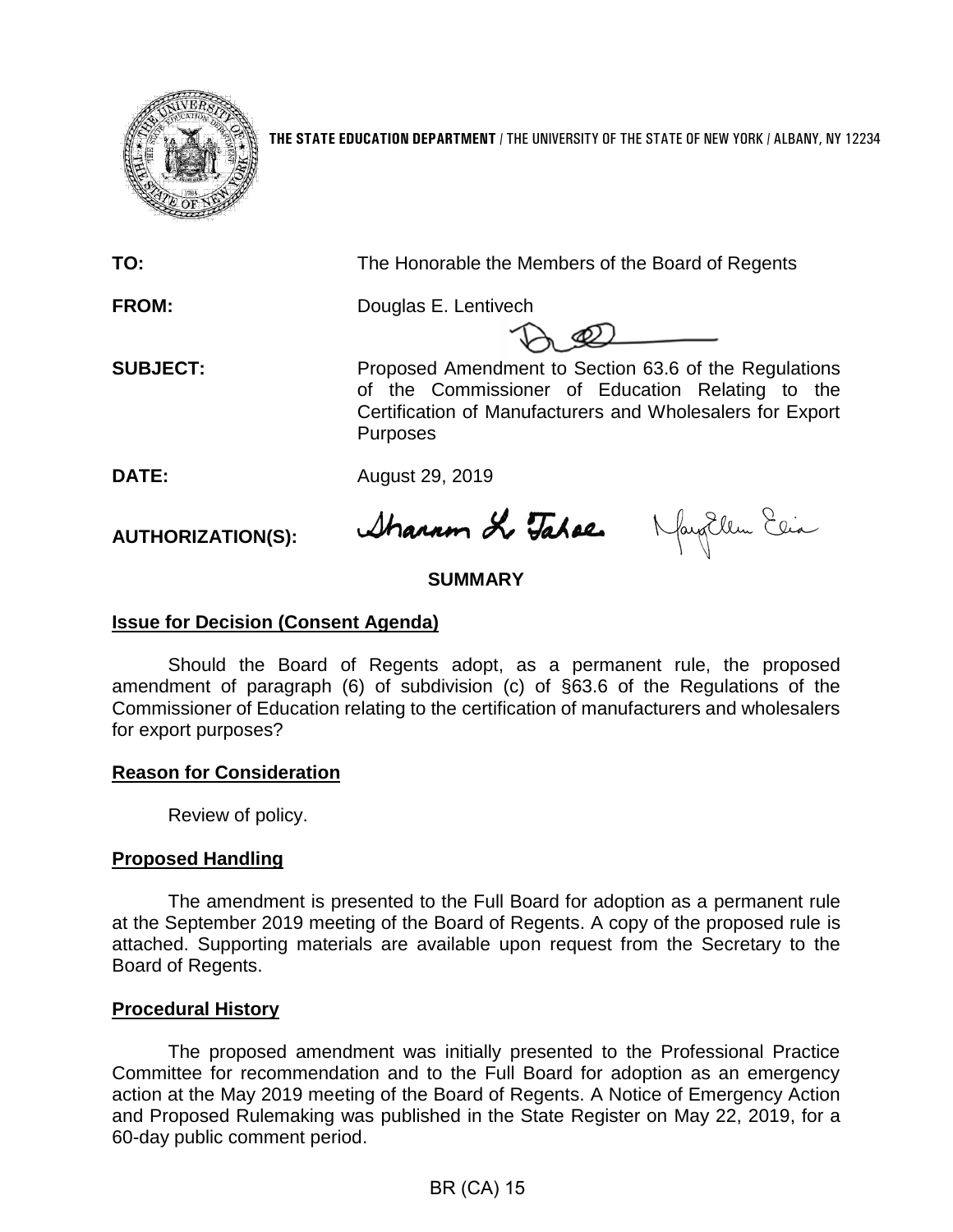Subsequent to the above-referenced publication of the Notice of Emergency Adoption and Proposed Rule Making in the State Register, the Department received no comments on the proposed amendment. Therefore, an Assessment of Public Comment is not required and no changes to the proposed amendment are needed.

Because the May 2019 emergency rule was set to expire on August 4, 2019, at the July 2019 Regents meeting, the proposed rule was again adopted on an emergency basis (second emergency), effective August 5, 2019, to ensure that the emergency rule remained continuously in effect until the effective date of its adoption as a permanent rule. A second Notice of Emergency Adoption was published in the State Register on August 21, 2019.

### **Background Information**

Education Law §6808(4) requires that any drug manufacturer or wholesaler of drugs be registered with the Department prior to offering such drugs and/or devices for sale in New York. Additionally, if such New York State registered manufacturer or wholesaler wishes to sell drugs<sup>1</sup> and/or devices<sup>2</sup> in foreign countries the registered manufacturer or wholesaler must, inter alia, obtain a certificate from the Department that verifies that it is currently registered as a manufacturer, wholesaler-repacker and/or wholesaler of drugs and/or devices and that it offers the drugs and/or devices listed on the certificate for sale in New York State. These certificates are commonly referred to as "free sale certificates."

To obtain such authorization, a registered manufacturer or wholesaler must submit an application for a free sale certificate to the New York State Board of Pharmacy Office (pharmacy board office) with the required fee. The application requires the manufacturer or wholesaler to provide, among other things, its name and address; identify the type of establishment (manufacturer, wholesaler-repacker and/or wholesaler); the name of the country in which the certificate will be used; the name of each drug and/or device (product) it intends to export; and attach copies of the labels for each product. If the product will be sold under a different name in the identified foreign country, the English name under which the product is sold in New York State must also appear on the label. Finally, the products for which the entity seeks the free sale certificate must appear in a domestic catalog or price list that clearly indicates that they are offered for sale in New York State, for the Department to consider issuing a free sale certificate.

 $\overline{a}$ 

<sup>1</sup> Education Law §6802(7) defines "drugs" as:

a. Articles recognized in the official United States pharmacopeia, official homeopathic pharmacopeia of the United States, or official national formulary.

b. Articles intended for use in the diagnosis, cure, mitigation, treatment or prevention of disease in man or animals.

c. Articles (other than food) intended to affect the structure or any function of the body of man or animals.

d. Articles intended for use as a component of any article specified in paragraphs a, b, or c; but does not include devices or their components, parts or accessories.

<sup>2</sup> Pursuant to Education Law §6802(16), "device" means instruments, apparatus, and contrivances, including their components, parts and accessories, intended:

a. For use in the diagnosis, cure, mitigation, treatment, or prevention of disease in man or animals; or

b. To affect the structure or any function of the body of man or animals.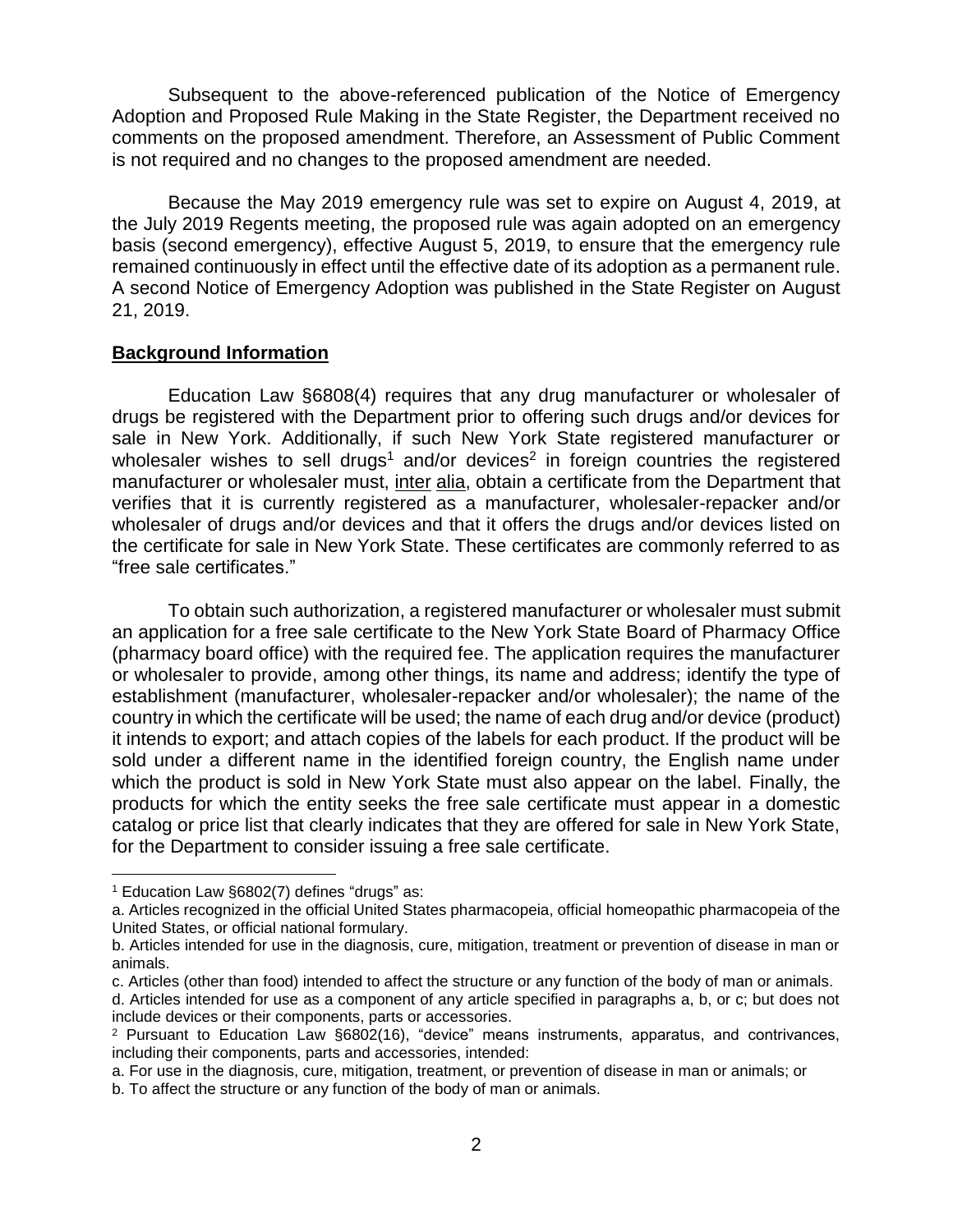Currently, paragraph (6) of subdivision (c) of section 63.6 of the Regulations of the Commissioner of Education provides that "[a]ny registered manufacturer or wholesaler may be issued a certificate by the executive secretary of the State Board of Pharmacy, authenticating said registration and identifying the specified drugs and/or devices as articles regularly offered for sale in New York. . . ."

The pharmacy board office receives approximately 20 free sale certificate applications a year. Currently, there are three pending applications. However, since the departure of the former executive secretary of the State Board of Pharmacy in January 2019, the Department has been unable to issue any free sale certificates because the regulation only permits the executive secretary issue such certificates. The proposed amendment to paragraph (6) of subdivision (c) of section 63.6 of the Regulations of the Commissioner of Education is designed to address this issue by permitting either the executive secretary or a designee of the Commissioner of Education to issue these certificates.

# **Related Regents Items**

[May 2019: Proposed Amendment to Section 63.6 of the Regulations of the Commissioner](http://www.regents.nysed.gov/common/regents/files/519ppca1.pdf)  of Education [Relating to the Certification of Manufacturers and Wholesalers for Export](http://www.regents.nysed.gov/common/regents/files/519ppca1.pdf)  [Purposes](http://www.regents.nysed.gov/common/regents/files/519ppca1.pdf)

(http://www.regents.nysed.gov/common/regents/files/519ppca1.pdf)

# [July 2019: Proposed Amendment to Section 63.6 of the Regulations of the Commissioner](http://www.regents.nysed.gov/common/regents/files/719brca9.pdf)  [of Education Relating to the Certification of Manufacturers and Wholesalers for Export](http://www.regents.nysed.gov/common/regents/files/719brca9.pdf)  [Purposes](http://www.regents.nysed.gov/common/regents/files/719brca9.pdf)

(http://www.regents.nysed.gov/common/regents/files/719brca9.pdf)

# **Recommendation**

VOTED: That paragraph (6) of subdivision (c) of section 63.6 of the Regulations of the Commissioner of Education be amended, as submitted, effective September 25, 2019.

# **Timetable for Implementation**

If adopted at the September 2019 Regents meeting, the rule will take effect on September 25, 2019.